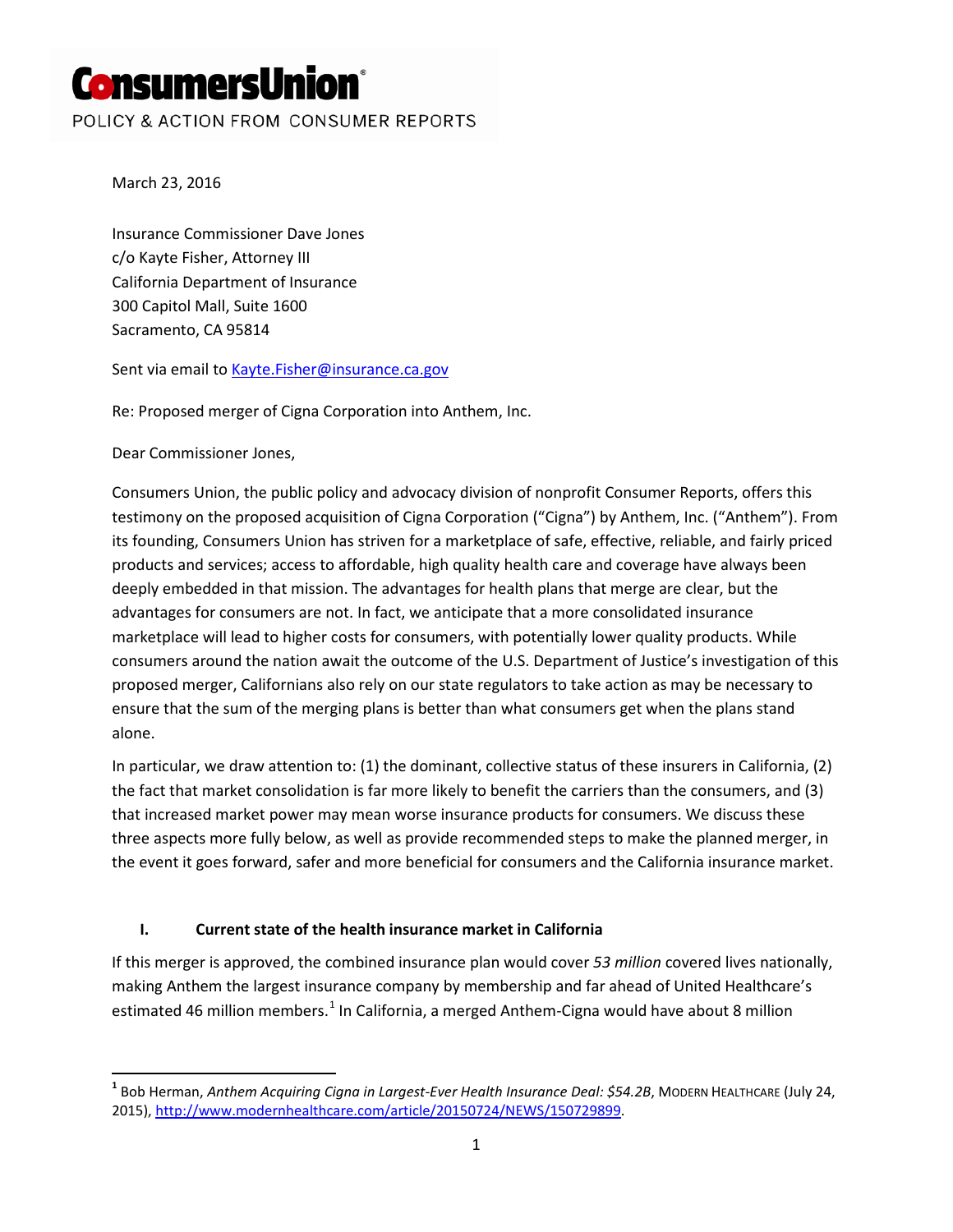members, slightly more than the currently largest health plan, Kaiser, with 7.8 million.<sup>[2](#page-1-0)</sup> While the colossal size of this merged plan is of concern, the potential impact on the California market as a whole warrants closer attention. Even before a merger, Anthem is well entrenched, with a 46% share of the individual market in 201[3](#page-1-1).<sup>3</sup> In the same year, the largest three insurers in California dominated 84% of the individual, small group, and large group markets combined.<sup>[4](#page-1-2)</sup> Broken out, the largest three insurers claimed 7[5](#page-1-3)% share of the small group market<sup>5</sup> and 74% of the large group market.<sup>[6](#page-1-4)</sup>

### **II. Market consolidation helps carriers, not consumers**

## a. The fallacy of consolidation as an antidote to consolidation

Some interests assert that the merger of health plans is a necessary response to increased concentration in provider markets. That reasoning is faulty, especially for plans such as Anthem and Cigna, which together would enjoy a considerable market share, as described above. Rather, we agree with the American Antitrust Institute in its statement that, "Consolidation motivated largely by the quest for greater bargaining power between various participants in the supply chain is a losing proposition for competition and consumers."[7](#page-1-5) Commonly known as the "Sumo Wrestler theory"-- with the two health sector giants, insurers and providers, exerting pressure on each other-- "experience suggests that a showdown between [them] may well result in a handshake rather than honest competition."<sup>[8](#page-1-6)</sup> Although it might seem plausible that stronger market power will strengthen health plans' negotiating position with providers, it is also likely that having a high concentration of health insurers, as in other consolidated industries, will result in higher prices for consumers. This theory is borne out by experience. As explained by a health economist at USC's Schaeffer School for Health Policy and Economics, "when insurers merge, there's almost always an increase in premiums."[9](#page-1-7) In addition to higher prices, we also predict decreased quality, less choice, and reduced innovation.

 $\overline{\phantom{a}}$ 

<span id="page-1-6"></span> $\textsuperscript{8}$  Thomas Greaney, New Health Care Symposium: *Dubious Health Care Merger Justifications—The Sumo Wrestler and 'Government Made Me Do It' Defenses*, HEALTH AFFAIRS BLOG (Feb. 24, 2016), [http://healthaffairs.org/blog/2016/02/24/dubious-health-care-merger-justifications-the-sumo-wrestler-and-](http://healthaffairs.org/blog/2016/02/24/dubious-health-care-merger-justifications-the-sumo-wrestler-and-government-made-me-do-it-defenses/)

<span id="page-1-0"></span><sup>2</sup> Dan Diamond, *What the Anthem-Cigna Mega-Merger Could Mean for California*, CALIFORNIA HEALTHLINE (September 9, 2015),<http://californiahealthline.org/news/what-the-anthem-cigna-mega-merger-could-mean-for-california.> <sup>3</sup> U.S. Gov't Accountability Office, GAO-15-101R, PRIVATE HEALTH INSURANCE: CONCENTRATION OF ENROLLEES AMONG

<span id="page-1-1"></span>INDIVIDUAL, SMALL GROUP, AND LARGE GROUP INSURERS FROM 2010 THROUGH 2013, at 19 (2014). Available at

<span id="page-1-3"></span>

<span id="page-1-5"></span><span id="page-1-4"></span>

<span id="page-1-2"></span>[http://www.gao.gov/assets/670/667245.pdf.](http://www.gao.gov/assets/670/667245.pdf)<br><sup>4</sup> *Id*. at 13.<br><sup>6</sup> *Id*. at 15.<br><sup>7</sup> Letter from the American Antitrust Institute to Assistant Attorney General William J. Baer of the U.S. Department of Justice, at 3 (January 11, 2016). Available at http://www.antitrustinstitute.org/sites/default/files/Health%20Insurance%20Ltr 1.11.16.pdf.

<span id="page-1-7"></span>[government-made-me-do-it-defenses/.](http://healthaffairs.org/blog/2016/02/24/dubious-health-care-merger-justifications-the-sumo-wrestler-and-government-made-me-do-it-defenses/)<br><sup>9</sup> David Lazarus (quoting Erin Trish, a researcher at USC's Schaeffer School for Health Policy and Economics), *As Health Insurers Merge, Consumers' Premiums are Likely to Rise*, L.A. TIMES (July 10, 2015), [http://www.latimes.com/business/la-fi-lazarus-20150710-column.html.](http://www.latimes.com/business/la-fi-lazarus-20150710-column.html)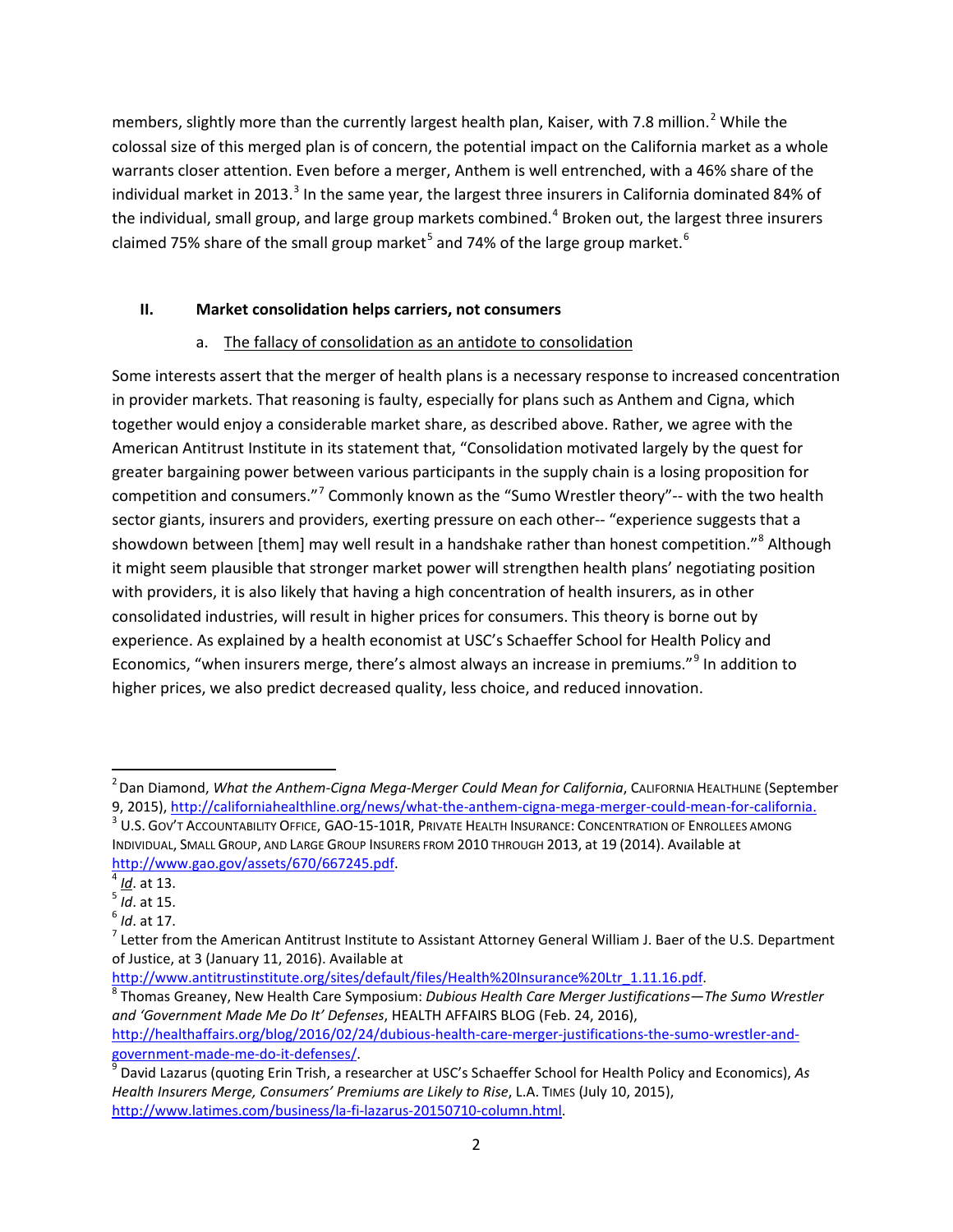#### b. The dubious promise of shared savings with consumers

The announcement of a proposed merger—including a merger of health plans—is frequently padded with promises of cost savings to be passed along to consumers. Indeed, the announcement of this proposed merger was coupled with promises that the merger would "deliver meaningful value to consumers and shareholders through…enhanced affordability and cost of care management capabilities."[10](#page-2-0) The public was also assured that this merger would "help address our health system's challenges and provide supplemental insurance protection, and health care security to consumers."<sup>[11](#page-2-1)</sup> However, consumers have reason to doubt assurances that this proposed merger would afford efficiencies for the benefit of consumers. Research reveals a dearth of economic studies or other evidence substantiating those kinds of assurances to be borne out in practice. As explained by one leading healthcare antitrust scholar regarding such health plan mergers, even if a more powerful health insurer can force lower reimbursement rates to providers, there is "little incentive [for an insurer] to pass along the savings to its policyholders."<sup>[12](#page-2-2)</sup> It may be that plans do achieve savings by combining some aspects of their operations and launching new programs. But evidence suggests that savings from these programs will be limited to "small pockets of inefficiency."<sup>[13](#page-2-3)</sup> Beyond that, the savings of "more affordable" products could be attributable to lesser quality, reductions in customer service, or excessively narrow provider networks. Consumers need assurances that any cost savings will not be achieved via reductions in the availability or quality of services. Finally, claimed efficiencies through vague "synergies" are often illusory; improvements in quality or service can generally be achieved just as well without merging.

### c. The unfounded linkage between consolidation and innovation

 $\overline{\phantom{a}}$ 

Consumers and regulators should be wary of assurances, such as the one by the President and CEO of Anthem, that the proposed merger will "deliver meaningful value to consumers" through "superior innovation".<sup>[14](#page-2-4)</sup> As one leading expert testified before the Senate Committee on the Judiciary, "there is no research showing that larger insurers are likelier to innovate."<sup>[15](#page-2-5)</sup> In a recently released paper, that expert

<span id="page-2-0"></span><sup>&</sup>lt;sup>10</sup> Statement of Joseph Swedish, President and Chief Executive Officer of Anthem (July 24, 2015) (press release available a[t http://betterhealthcaretogether.com/content/uploads/2015/10/Better-Healthcare-Together\\_Press-](http://betterhealthcaretogether.com/content/uploads/2015/10/Better-Healthcare-Together_Press-Release.pdf)

<span id="page-2-1"></span>[Release.pdf\)](http://betterhealthcaretogether.com/content/uploads/2015/10/Better-Healthcare-Together_Press-Release.pdf).<br><sup>11</sup> Statement of David M. Cordani, President and Chief Executive Officer of Cigna (July 24, 2015) (press release available a[t http://betterhealthcaretogether.com/content/uploads/2015/10/Better-Healthcare-Together\\_Press-](http://betterhealthcaretogether.com/content/uploads/2015/10/Better-Healthcare-Together_Press-Release.pdf)

<span id="page-2-2"></span>[Release.pdf\)](http://betterhealthcaretogether.com/content/uploads/2015/10/Better-Healthcare-Together_Press-Release.pdf). <sup>12</sup> Thomas Greaney, *Examining Implications of Health Insurance Mergers*, HEALTH AFFAIRS BLOG (July 16, 2015),

<span id="page-2-3"></span>[http://healthaffairs.org/blog/2015/07/16/examining-implications-of-health-insurance-mergers/.](http://healthaffairs.org/blog/2015/07/16/examining-implications-of-health-insurance-mergers/)<br><sup>13</sup> Amy Nordrum (quoting Mark Pauly, an expert in the economics of healthcare at the Wharton School of the University of Pennsylvania), *Aetna-Humana Merger: Major Insurers Seek Programs to Improve Care and Reduce Costs*, INTERNATIONAL BUSINESS TIMES (November 23, 2015), [http://www.ibtimes.com/aetna-humana-merger-major-](http://www.ibtimes.com/aetna-humana-merger-major-insurers-seek-programs-improve-care-reduce-costs-2192875)

<span id="page-2-4"></span> $\frac{14}{14}$  Statement of Joseph Swedish, President and Chief Executive Officer of Anthem (July 24, 2015) (press release available a[t http://betterhealthcaretogether.com/content/uploads/2015/10/Better-Healthcare-Together\\_Press-](http://betterhealthcaretogether.com/content/uploads/2015/10/Better-Healthcare-Together_Press-Release.pdf)

<span id="page-2-5"></span>[Release.pdf\)](http://betterhealthcaretogether.com/content/uploads/2015/10/Better-Healthcare-Together_Press-Release.pdf)<br><sup>15</sup> Testimony of Leemore Dafny, PhD., *Health Insurance Industry Consolidation: What Do We Know From the Past, Is It Relevant in Light of the ACA, and What Should We Ask?*, before the Subcommittee on Antitrust, Competition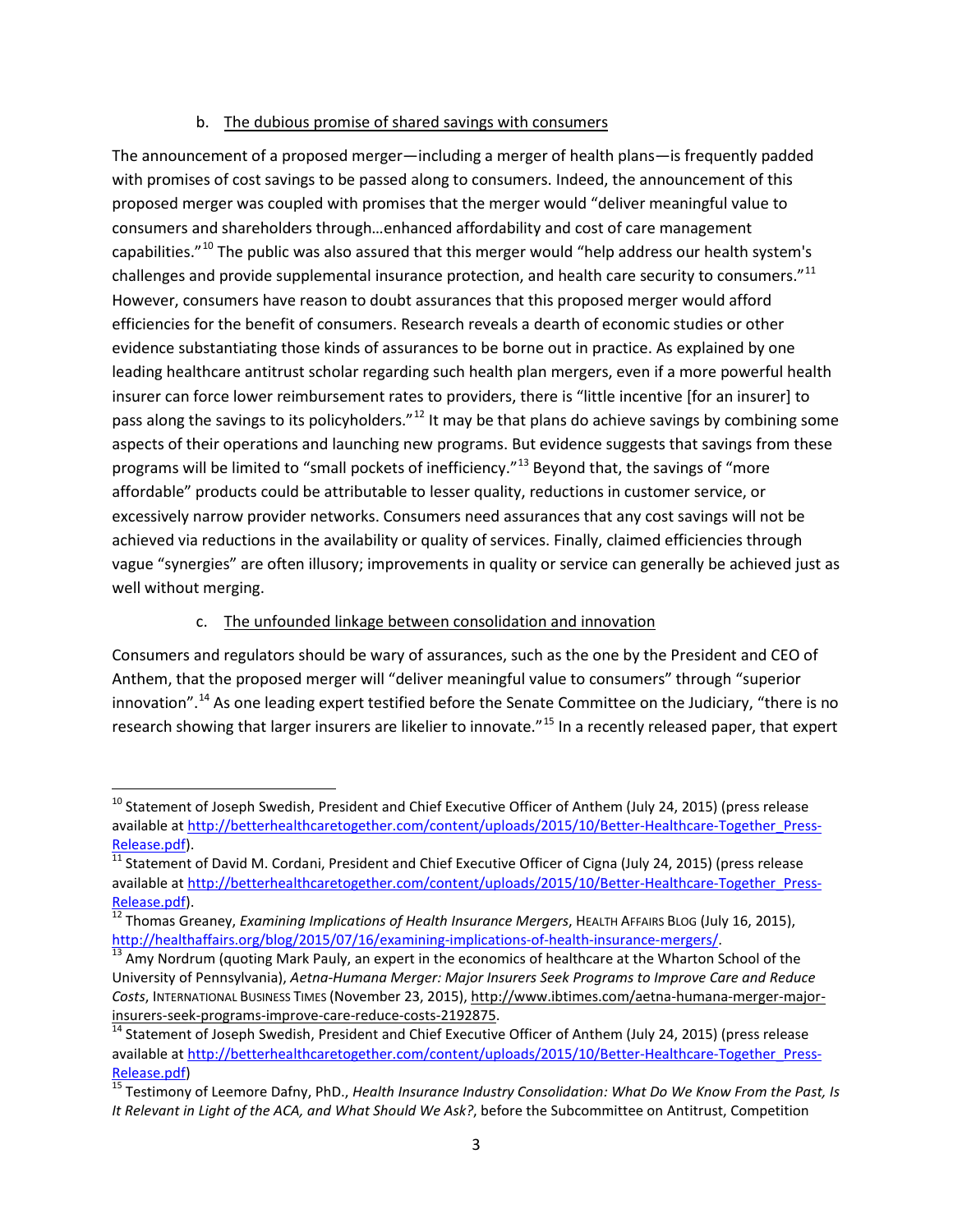expanded on her statement, finding that "there is no evidence of greater product innovation in more concentrated insurance markets," and in fact noting to the contrary that, "insurers in more concentrated markets are less motivated to innovate because it isn't necessary to retain customers."<sup>[16](#page-3-0)</sup> Indeed, it is unclear here how innovation would improve post-merger. Despite questions from consumer groups along those lines, we have yet to hear an adequate explanation from the carriers of why innovation is inextricably linked with their consolidation. It is not even apparent what health plans mean when they say "innovation." If *innovation* in this context means selective contracting, or network management as suggested by some scholars<sup>17</sup>, this is not exactly a breakthrough that justifies a major shift in the composition of the insurance market. We support innovation that makes high quality products more affordable, improves health outcomes, or makes significant inroads in reducing racial and ethnic disparities. Health plans must be held accountable for assurances such as these so that they are not merely empty or self-interested promises.

## **III. Increased market power may mean worse insurance products for consumers**

Consumers are justified in questioning whether newly merged plans—with increased market power and less competition—will offer lower quality insurance products than in the past. Health carriers are more than a financial conduit between consumers and providers; the plans also have a direct relationship with consumers, such as by coordinating care and providing supplemental information or programs. It is, therefore, necessary to consider not only whether and how health plan market consolidation will affect prices for consumers, but also how decreased competition may alter the actual product.

## a. The risk of quality going from bad to worse

The records for both Anthem and Cigna are replete with shortcomings, raising concern that the newly merged plans may adopt each other's perhaps less costly but worse practices, rather than adopt each other's best practices.

• In 2012, the California Department of Insurance (CDI) brought legal action against Cigna, (and Health Net), in response to Independent Medical Review (IMR) requests by Cigna policyholders who were—inappropriately, in the determination of CDI—denied coverage for Autism therapy.<sup>[18](#page-3-2)</sup> The CDI and Cigna reached an agreement<sup>[19](#page-3-3)</sup> obligating Cigna to cover behavioral therapy for

Policy, and Consumer Rights of the Senate Committee on the Judiciary, 114th Cong. 3 (2015) . Available at [http://www.judiciary.senate.gov/imo/media/doc/09-22-15%20Dafny%20Testimony%20Updated.pdf.](http://www.judiciary.senate.gov/imo/media/doc/09-22-15%20Dafny%20Testimony%20Updated.pdf)<br><sup>[16](http://www.judiciary.senate.gov/imo/media/doc/09-22-15%20Dafny%20Testimony%20Updated.pdf)</sup> Leemore Dafny and Christopher Ody, *New Health Care Symposium: No Evidence That Insurance Market*  $\overline{\phantom{a}}$ 

<span id="page-3-0"></span>*Consolidation Leads to Greater Innovation*, HEALTH AFFAIRS BLOG, (February 24, 2016), [http://healthaffairs.org/blog/2016/02/24/no-evidence-that-insurance-market-consolidation-leads-to-greater](http://healthaffairs.org/blog/2016/02/24/no-evidence-that-insurance-market-consolidation-leads-to-greater-innovation/)[innovation/. 17](http://healthaffairs.org/blog/2016/02/24/no-evidence-that-insurance-market-consolidation-leads-to-greater-innovation/) *Id.*

<span id="page-3-2"></span><span id="page-3-1"></span><sup>&</sup>lt;sup>18</sup> Press Release, California Department of Insurance, Insurance Commissioner Dave Jones Announces Agreements with Major Health Insurers to Provide Autism Coverage (February 27, 2012)(available at

<span id="page-3-3"></span>[http://www.insurance.ca.gov/0400-news/0100-press-releases/2012/release017-12.cfm\)](http://www.insurance.ca.gov/0400-news/0100-press-releases/2012/release017-12.cfm). [19](http://www.insurance.ca.gov/0400-news/0100-press-releases/2012/release017-12.cfm) *In the Matter of Connecticut General Life Insurance Company,* Before the Insurance Commissioner of the State of California, File No. UPA-2011-xxxxx, Stipulation and Waiver signed February 27, 2012. Available at [http://www20.insurance.ca.gov/ePubAcc/Graphics/169853.pdf.](http://www20.insurance.ca.gov/ePubAcc/Graphics/169853.pdf)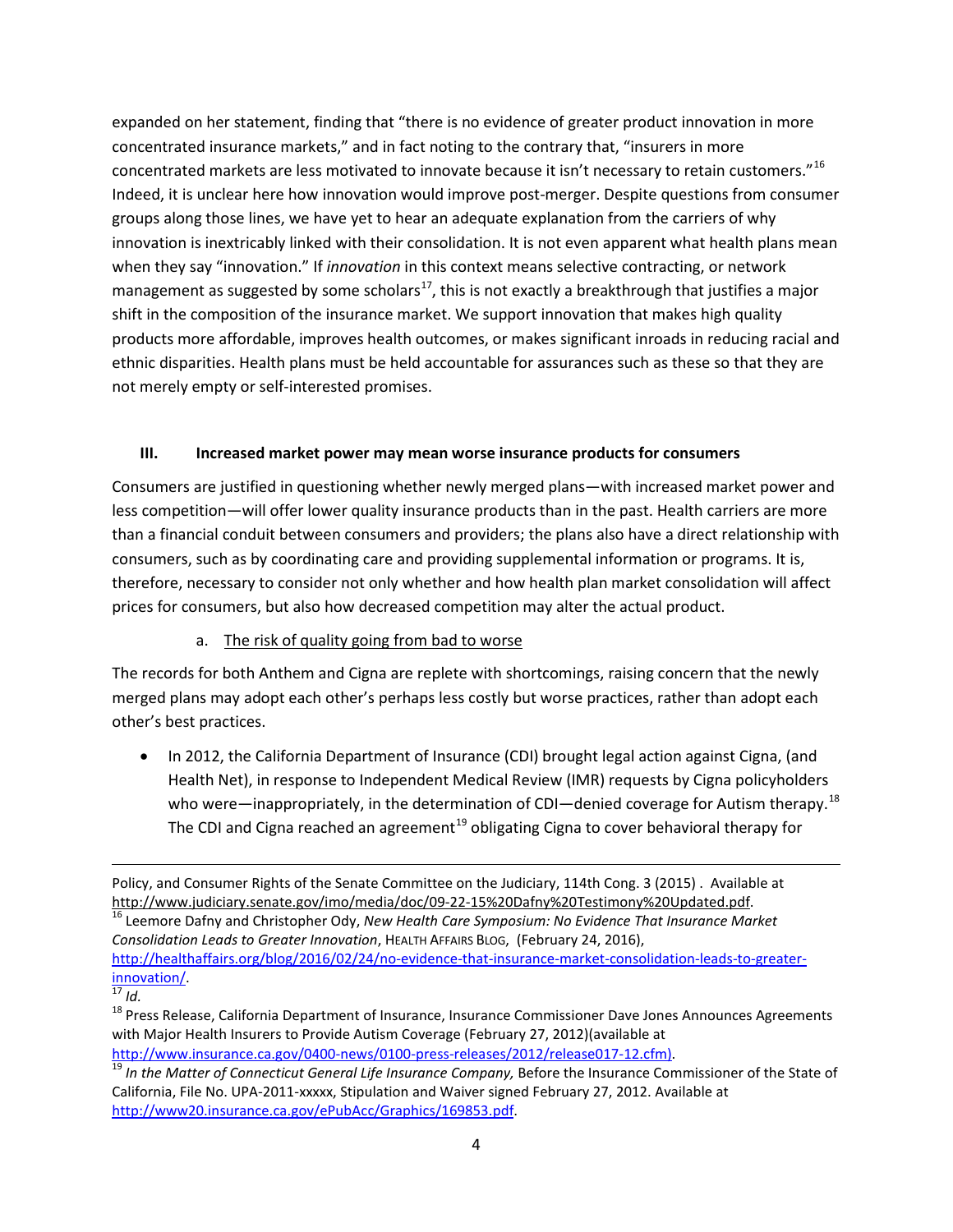autism for the period of time leading up to enactment of SB 946, which requires health care service plan contracts and health insurance policies to provide coverage for behavioral health treatment for autism or other development disorders.

- In 2013, Anthem had the highest rate of IMR requests among health plans operating in California with 400,000 or more enrollees. Among all the health plans in the state, of any size, Anthem had the third-highest rate of IMRs.
- In 2013, Cigna was middle of the pack for IMR requests among plans with fewer than 400,000 enrollees. However, Cigna's rate of consumer complaints increased by 15% in 2014, causing the health plan to become the third-highest rate of IMR requests among plans with 400,000 or fewer members. [20](#page-4-0)
- In 2014, Cigna and Anthem both had a higher rate of IMR requests than in 2013. In 2014, Anthem continued to have the highest rate of IMR requests among health plans operating in California with 400,000 or more enrollees. Nearly half of decisions involving Anthem that went through the IMR process for experimental/investigational care were overturned by  $DMHC^{21}$  $DMHC^{21}$  $DMHC^{21}$ , and about 60% of IMRs for medical necessity or Emergency Department reimbursement were either overturned by DMHC or reversed by the plan.<sup>[22](#page-4-2)</sup> In 2014, Anthem also had the highest rate of IMR requests for all plans.
- In 2014, Anthem had:
	- o The highest rate of complaints regarding access issues among plans with 400,000 or more enrollees, and the second highest rate of complaints for all DMHC-regulated plans.
	- o The second highest rate of complaints to DMHC regarding claims and financial of all the plans with 400,000 or more enrollees.
	- o The second highest rate of complaints to DMHC related to enrollment of all plans, as well as for the sub-category of plans with 400,000 or more enrollees, nearly tied with the plan that had the highest rate of complaints for this category.
	- o The most complaints to DMHC regarding the "attitude" or service of the health plan among plans with 400,000 or more enrollees, and the second-most complaints for the same category among all plans.
- In 2014, Cigna had the third highest rate of consumer complaints regarding attitude/service among plans with fewer than 400,000 members.

l

<span id="page-4-0"></span><sup>20</sup> *See* CALIFORNIA DEPARTMENT OF MANAGED HEALTH CARE, INDEPENDENT MEDICAL REVIEW SUMMARY REPORT (2013), [https://www.dmhc.ca.gov/Portals/0/FileAComplaint/DMHCDecisionsAndReports/AnnualComplaintAndIMRDecisio](https://www.dmhc.ca.gov/Portals/0/FileAComplaint/DMHCDecisionsAndReports/AnnualComplaintAndIMRDecisions/2013.pdf) [ns/2013.pdf\(](https://www.dmhc.ca.gov/Portals/0/FileAComplaint/DMHCDecisionsAndReports/AnnualComplaintAndIMRDecisions/2013.pdf)showing that Cigna had 0.85 IMRs per 10,000). *See also* CALIFORNIA DEPARTMENT OF MANAGED HEALTH CARE, INDEPENDENT MEDICAL REVIEW SUMMARY REPORT (2014) [hereinafter *2014 Annual DMHC Report*], [https://www.dmhc.ca.gov/Portals/0/FileAComplaint/DMHCDecisionsAndReports/AnnualComplaintAndIMRDecisio](https://www.dmhc.ca.gov/Portals/0/FileAComplaint/DMHCDecisionsAndReports/AnnualComplaintAndIMRDecisions/2014.pdf) ns/2014.pdf [\(](https://www.dmhc.ca.gov/Portals/0/FileAComplaint/DMHCDecisionsAndReports/AnnualComplaintAndIMRDecisions/2014.pdf)showing that Cigna had 1.01 IMRs per 10,000). [21](https://www.dmhc.ca.gov/Portals/0/FileAComplaint/DMHCDecisionsAndReports/AnnualComplaintAndIMRDecisions/2014.pdf) *<sup>2014</sup> Annual DMHC Report.*

<span id="page-4-1"></span>

<span id="page-4-2"></span><sup>22</sup> *2014 Annual DMHC Report.*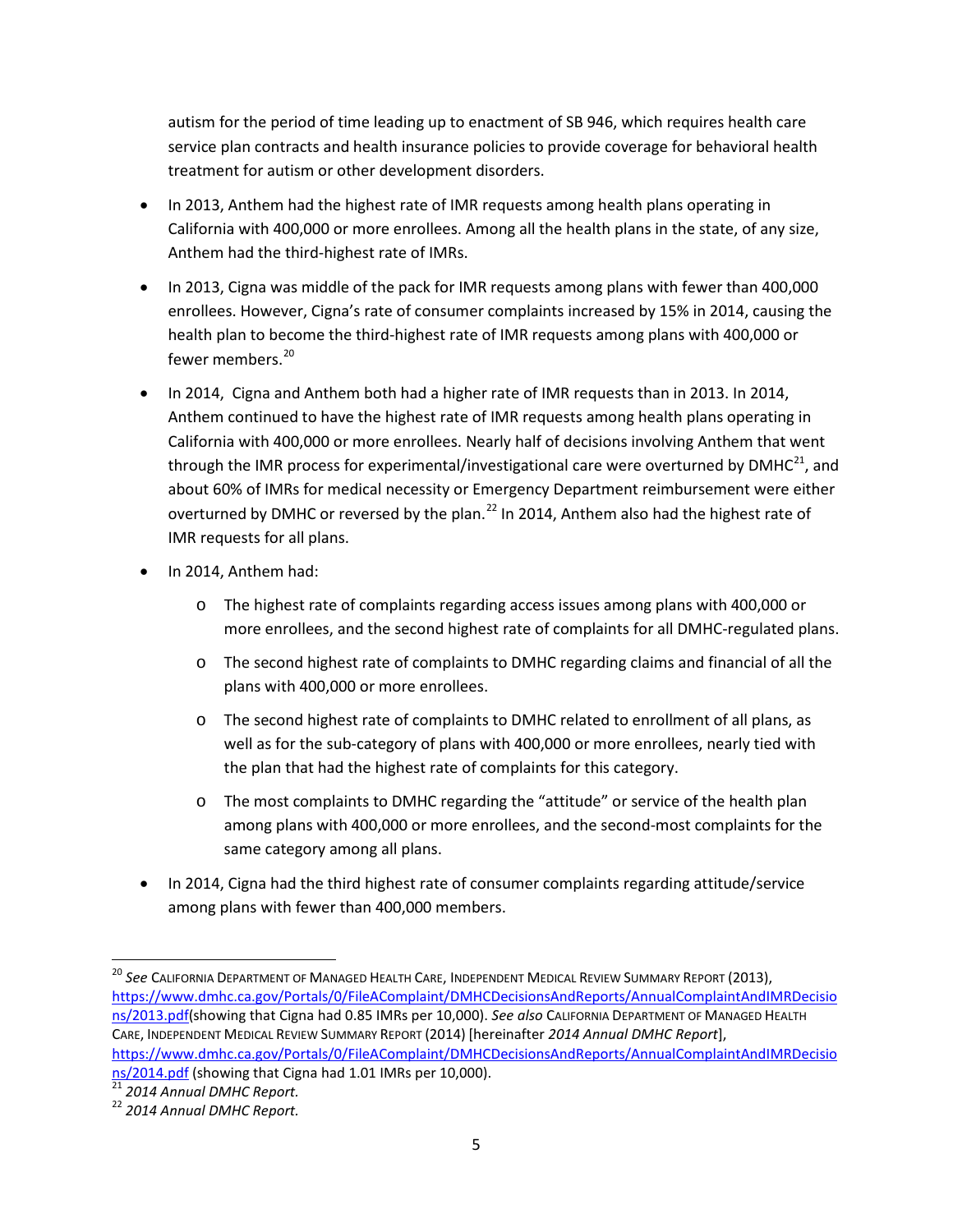- In 2014, DMHC conducted a non-routine survey of Anthem Blue Cross provider networks and directories for the individual market and took enforcement action against the plan.<sup>[23](#page-5-0)</sup> Fining the plan \$250,000, the Department in its press release stated that Anthem would be required to "improve the accuracy of their provider directories and reimburse enrollees who may have been negatively impacted by inaccuracies in provider directories."<sup>[24](#page-5-1)</sup>
- The California Office of the Patient Advocate (OPA) found, in its Health Care Quality Report Cards 2015-2016 Edition, based on surveys of HMO and PPO policyholders that:<sup>[25](#page-5-2)</sup>
	- o Anthem Blue Cross PPO was rated *Poor* (one star out of four) for the product overall<sup>[26](#page-5-3)</sup> and that its HMO was rated *Poor* for *Getting care easily*. [27](#page-5-4)
	- o Cigna PPO was rated *Poor* for *Getting care easily* and *PPO helps members get answers[28](#page-5-5)* and its HMO was rated *Poor* for both *Getting care easily* and for *Heart care*. [29](#page-5-6)
- Out of 507 ranked private plans, the NCQA ranked Anthem Blue Cross HMO/POS #317, Anthem Blue Cross PPO #329, and Anthem Blue Cross Life and Health Insurance #3[30](#page-5-7).<sup>30</sup>
- In the NCQA scoring, the Anthem Blue Cross HMO/POS product earned a below-average score for *customer satisfaction*, earning only 2 out of 5 for *getting care* and the lowest score possible, a 1 out of 5, for how consumers rated satisfaction with the product's specialists.  $31$  Also troubling, the HMO/POS product received low scores for well-child visits and access to pediatricians. In fact, the product earned only a single star when consumers were asked whether children age 15 months got the recommended up to six well-child visits since birth.<sup>[32](#page-5-9)</sup>
- Failure to adequately ensure consumer privacy and data security
	- o In 2013, Anthem (at the time called Wellpoint), the parent firm of Anthem Blue Cross Blue Shield in Virginia and Empire BlueCross BlueShield in New York, agreed to settle a

<span id="page-5-0"></span><sup>&</sup>lt;sup>23</sup> Press Release, Department of Managed Health Care, DMHC Fines Blue Shield and Anthem for Inaccurate Provider Directories (November 3, 2015) (available at<br>http://www.dmhc.ca.gov/portals/0/abouttheDMHC/newsroom/2015/pr110315.pdf).

<span id="page-5-2"></span><span id="page-5-1"></span>http://www.dmhc.ca.gov/portals.ca.gov/portals/0.<br><sup>24</sup> *Id.* 25 The OPA patient ratings are based on Consumer Assessment of Healthcare Providers and Systems (CAHPS) survey results. This survey queries HMO and PPO members on the care and services they received by their health plan.

<span id="page-5-3"></span><sup>26</sup> *Anthem Blue Cross PPO 2015-16 Edition*, State of California Office of the Patient Advocate. Available at

<span id="page-5-4"></span>[http://reportcard.opa.ca.gov/rc/profile.aspx?EntityType=PPO&Entity=BLUE\\_CROSS\\_PPO.](http://reportcard.opa.ca.gov/rc/profile.aspx?EntityType=PPO&Entity=BLUE_CROSS_PPO) [27](http://reportcard.opa.ca.gov/rc/profile.aspx?EntityType=PPO&Entity=BLUE_CROSS_PPO) *Anthem Blue Cross HMO 2015-16 Edition*, State of California Office of the Patient Advocate. Available at

<span id="page-5-5"></span>[http://reportcard.opa.ca.gov/rc/profile.aspx?EntityType=HMO&Entity=BLUE\\_CROSS.](http://reportcard.opa.ca.gov/rc/profile.aspx?EntityType=HMO&Entity=BLUE_CROSS) [28](http://reportcard.opa.ca.gov/rc/profile.aspx?EntityType=HMO&Entity=BLUE_CROSS) *Cigna HMO 2015-16 Edition*, State of California Office of the Patient Advocate. Available at [http://reportcard.opa.ca.gov/rc/profile.aspx?EntityType=PPO&Entity=CIGNA\\_PPO.](http://reportcard.opa.ca.gov/rc/profile.aspx?EntityType=PPO&Entity=CIGNA_PPO) [29](http://reportcard.opa.ca.gov/rc/profile.aspx?EntityType=PPO&Entity=CIGNA_PPO) *Cigna HMO 2015-16 Edition*, State of California Office of the Patient Advocate. Available at

<span id="page-5-6"></span>[http://reportcard.opa.ca.gov/rc/profile.aspx?EntityType=HMO&Entity=CIGNA.](http://reportcard.opa.ca.gov/rc/profile.aspx?EntityType=HMO&Entity=CIGNA) [30](http://reportcard.opa.ca.gov/rc/profile.aspx?EntityType=HMO&Entity=CIGNA) *NCQA Health Insurance Plan Rankings 2014-2015 – Summary Report (Private)*. Available at

<span id="page-5-7"></span>

<span id="page-5-9"></span><span id="page-5-8"></span>[http://healthplanrankings.ncqa.org/2014/.](http://healthplanrankings.ncqa.org/2014/)<br><sup>31</sup> NCQA Health Insurance Plan Rankings 2014-2015 – Detail Report (Private), Plan Name: Anthem Blue Cross. Available a[t http://healthplanrankings.ncqa.org/2014/HprPlandetails.aspx?id=121.](http://healthplanrankings.ncqa.org/2014/HprPlandetails.aspx?id=121) 32 *Id.*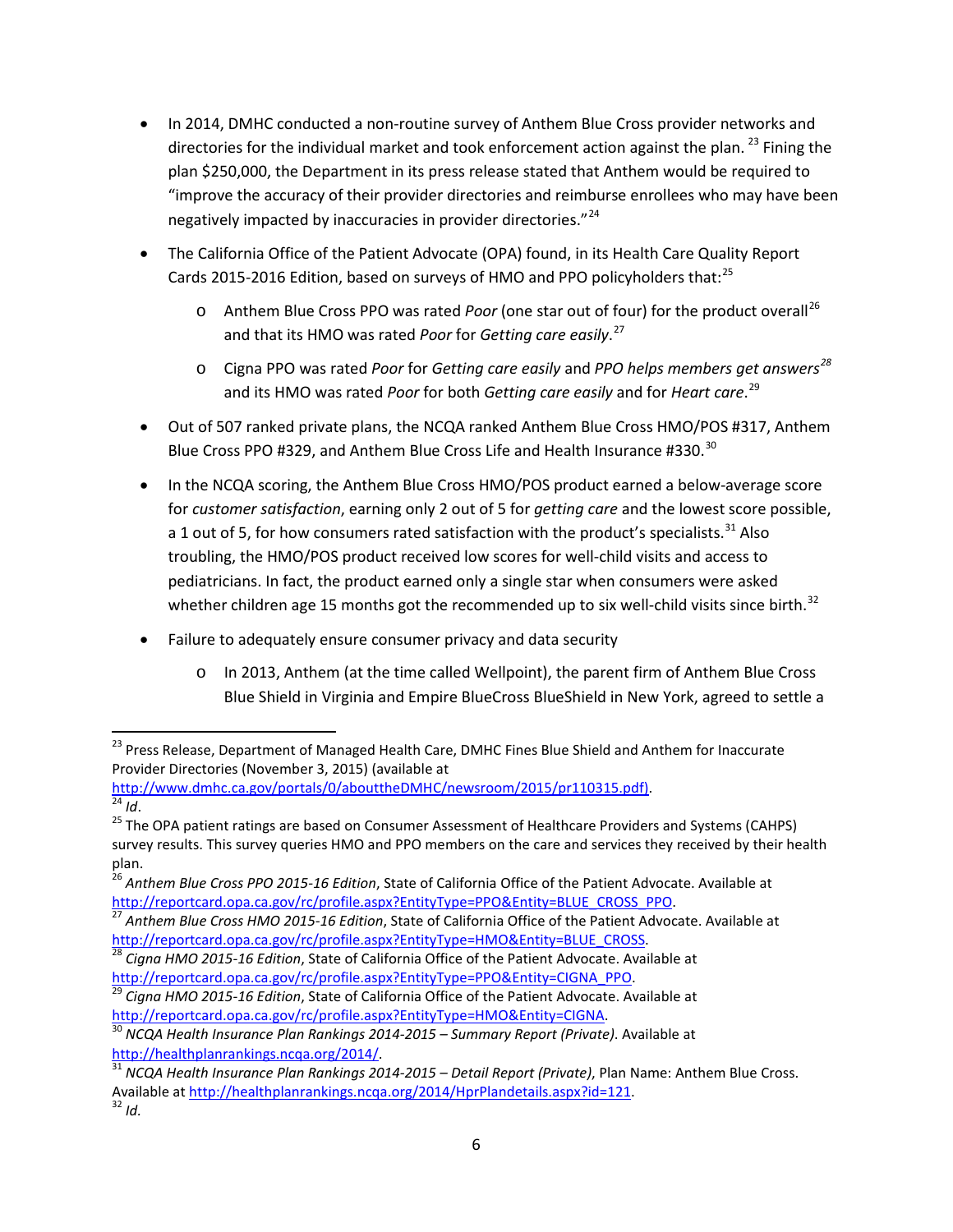claim of potential HIPAA violations by paying a \$1.7 million fine. According to HHS, "more than the health records of more than 600,000 individuals were found to be vulnerable to Internet breach" and that Wellpoint had inadequate technical safeguards against such a breach. $33$ 

- o In Spring 2015, waiting four months after they discovered it, Anthem finally disclosed a data breach affecting as many as 80 million past and current policyholders.<sup>[34,](#page-6-1) [35](#page-6-2)</sup> Through a cyberattack on its IT system, hackers may have gained access to policyholders' names, birthdays, Social Security numbers, health care ID numbers, home addresses, email addresses, employment information, and income data.<sup>[36](#page-6-3)</sup> Anthem estimated that the breach occurred over the course of several weeks in December 2014. Experts said Anthem was a likely target for hackers because "they have been slower to adopt measures" to protect consumers and are "generally less secure than financial service companies who have the same type of customer data."<sup>[37](#page-6-4)</sup>
- On September 3, 2014, DMHC issued a Preliminary Report to Anthem Blue Cross, in which the Plan was cited for seven deficiencies (shown below). In its 2015 Final Routine Survey<sup>[38](#page-6-5)</sup>, the Department found that Anthem had not corrected any of the noted deficiencies. Those were<sup>[39](#page-6-6)</sup>:
	- $\circ$  Grievances and appeals: (1) failure to maintain a grievance system that consistently ensures any written or oral expression of dissatisfaction; (2) impermissible processing of standard grievances pertaining to coverage disputes, disputed health care services involving medical necessity, and experimental or investigational treatment through its exempt grievance process; (3) impermissible processing of standard grievances that are not resolved by the close of the next business day through its exempt grievance process; (4) failure to maintain a grievance system that consistently ensures adequate consideration of enrollee grievances and rectification where appropriate.
	- o Grievances and appeals (behavioral health only): their grievance system does not consistently ensure compliance with all acknowledged letter requirements.

<span id="page-6-0"></span><sup>&</sup>lt;sup>33</sup> Anthem, Empire Parent Firm Settles HIPAA Charges for \$1.7 Million Fine, Insurance & Financıal Advisor (July 18, 2013), [http://ifawebnews.com/2013/07/18/anthem-empire-parent-firm-settles-hipaa-charges-for-1-7-million](http://ifawebnews.com/2013/07/18/anthem-empire-parent-firm-settles-hipaa-charges-for-1-7-million-fine/)[fine/. 34](http://ifawebnews.com/2013/07/18/anthem-empire-parent-firm-settles-hipaa-charges-for-1-7-million-fine/) Reed Abelson and Matthew Goldstein, *Anthem Hacking Points to Security Vulnerability of Health Care Industry*,

<span id="page-6-1"></span>N.Y. TIMES: BUSINESS DAY (February 5, 2015), [http://www.nytimes.com/2015/02/06/business/experts-suspect-lax](http://www.nytimes.com/2015/02/06/business/experts-suspect-lax-security-left-anthem-vulnerable-to-hackers.html?_r=0)Security-left-anthem-vulnerable-to-hackers.html? r=0.<br><sup>35</sup> ANTHEM, <https://www.anthemfacts.com/> (last updated August 25, 2015)<br><sup>36</sup> Reed Abelson and Matthew Goldstein*, Anthem Hacking Points to Security Vulnerability of He* 

<span id="page-6-3"></span><span id="page-6-2"></span>N.Y. TIMES: BUSINESS DAY (February 5, 2015), <u>http://www.nytimes.com/2015/02/06/business/experts-suspect-lax-</u><br>security-left-anthem-vulnerable-to-hackers.html? r=0.<br><sup>37</sup> Ld

<span id="page-6-5"></span><span id="page-6-4"></span><sup>&</sup>lt;sup>37</sup> Id.<br><sup>38</sup> Final Report Routine Survey of Blue Cross of California, DEPARTMENT OF MANAGED HEALTH CARE HELP CENTER DIVISION OF PLAN SURVEYS (April 3, 2015). Available at

<span id="page-6-6"></span>http://dmhc.ca.gov/desktopmodules/dmhc/medsurveys/surveys/303\_r\_full%20servicebehavioral%20health\_040315.pdf. <sup>39</sup> *Id.*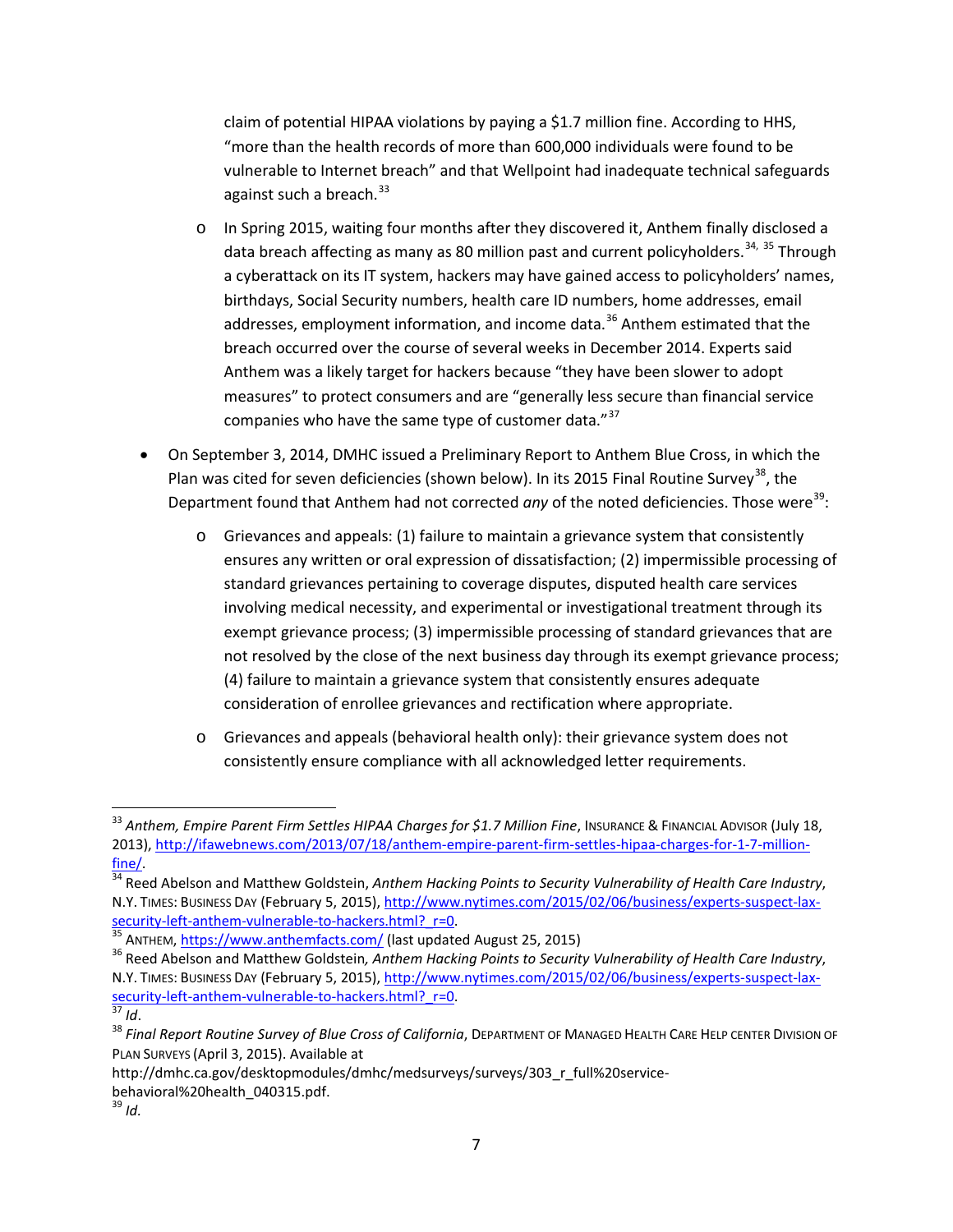- o Utilization management: for decisions to deny, delay, or modify health care service requests by providers based in whole or in part on medical necessity, the plan does not consistently include in its written response: a clear and concise explanation or the reasons for the decision, a description of the criteria or guidelines used, and the clinical reasons for the decision.
- In 2015, DMHC fined Anthem more than \$1.5 million for the plan's failure to pay for an important screening for pregnant women when the only provider able to conduct that screening was out-of-network.<sup>[40](#page-7-0)</sup>
- In 2015, the Missouri Department of Insurance fined Cigna subsidiaries \$140,800 for "using unapproved forms, incorrectly denying chiropractic claims, charging copayments of more than 50 percent and failing to send an explanation of benefits to members."<sup>[41](#page-7-1)</sup>
- In 2016, CMS issued an enforcement action prohibiting Cigna from enrolling new Medicare beneficiaries in a number of regions and from marketing activities to Medicare beneficiaries. In its enforcement notice, CMS stated that Cigna "substantially failed to comply with CMS requirements" and that Cigna's failures were "widespread and systemic. Violations resulted in enrollees experiencing delays or denials in receiving medical services and prescription drugs, and increased out of pocket costs for medical services and prescription drugs."<sup>[42](#page-7-2)</sup>

Despite historical underperformance of these plans and significant customer service and quality problems, Anthem instead recently announced a 4% increase in shareholder dividends.<sup>[43](#page-7-3)</sup> Yet, in its rate filing justification for the 2016 plan year, Anthem projected increased administrative expenses and profits alongside *decreases in quality improvement expenses* compared to what was projected for the year prior.<sup>[44](#page-7-4)</sup> While for-profit corporations have an obligation to their shareholders, they do not need to increase dividends rather than reinvest those profits in improving their products. It is illogical to suppose that with even less competition Anthem would elect to spend its profits to improve its product rather than its bottom line and the pockets of its investors.

<span id="page-7-0"></span><sup>&</sup>lt;sup>40</sup> Letter of Agreement between DMHC and Anthem Blue Cross, Enforcement Action 11-371 (May 8, 2015). Available from [http://wpso.dmhc.ca.gov/enfactions/docs/2294/1432760550987.pdf.](http://wpso.dmhc.ca.gov/enfactions/docs/2294/1432760550987.pdf) The Department leveraged a \$1.5 million administrative penalty against the insurer for failing to cover alpha fetal protein (AFP) testing at innetwork rates.

<span id="page-7-1"></span><sup>&</sup>lt;sup>41</sup> Missouri Department of Insurance, Missouri Department of Insurance Fines Health Insurer Cigna for Violations, (August 13, 2015) (available at

http://insurance.mo.gov/news/2015/Missouri Department of Insurance fines health insurer Cigna for violati

<span id="page-7-2"></span>[ons\)](http://insurance.mo.gov/news/2015/Missouri_Department_of_Insurance_fines_health_insurer_Cigna_for_violations).<br><sup>[42](http://insurance.mo.gov/news/2015/Missouri_Department_of_Insurance_fines_health_insurer_Cigna_for_violations)</sup> Letter from Department of Health & Human Services to Cigna-HealthSpring President Herb Fritch, at 2 (January 21, 2016). Available at https://www.cms.gov/Medicare/Compliance-and-Audits/Part-C-and-Part-D-Compliance-<br>and-Audits/Downloads/Cigna Sanction 01 21 16.pdf.

<span id="page-7-3"></span><sup>&</sup>lt;sup>[43](https://www.cms.gov/Medicare/Compliance-and-Audits/Part-C-and-Part-D-Compliance-and-Audits/Downloads/Cigna_Sanction_01_21_16.pdf)</sup> Anthem Declares First Quarter 2016 Dividend of \$0.65 Per Share, BusinessWire (18 February 18, 2016), [http://www.businesswire.com/news/home/20160218006619/en/Anthem-Declares-Quarter-2016-Dividend-0.65-](http://www.businesswire.com/news/home/20160218006619/en/Anthem-Declares-Quarter-2016-Dividend-0.65-Share)

<span id="page-7-4"></span><sup>&</sup>lt;u>Share</u>.<br><sup>[44](http://www.businesswire.com/news/home/20160218006619/en/Anthem-Declares-Quarter-2016-Dividend-0.65-Share)</sup> Consumers Union comments on Blue Cross of California (dba Anthem Blue Cross) Rate Filing, SERFF Tracking Number AWLP-130080574, at 6 (September 1, 2015).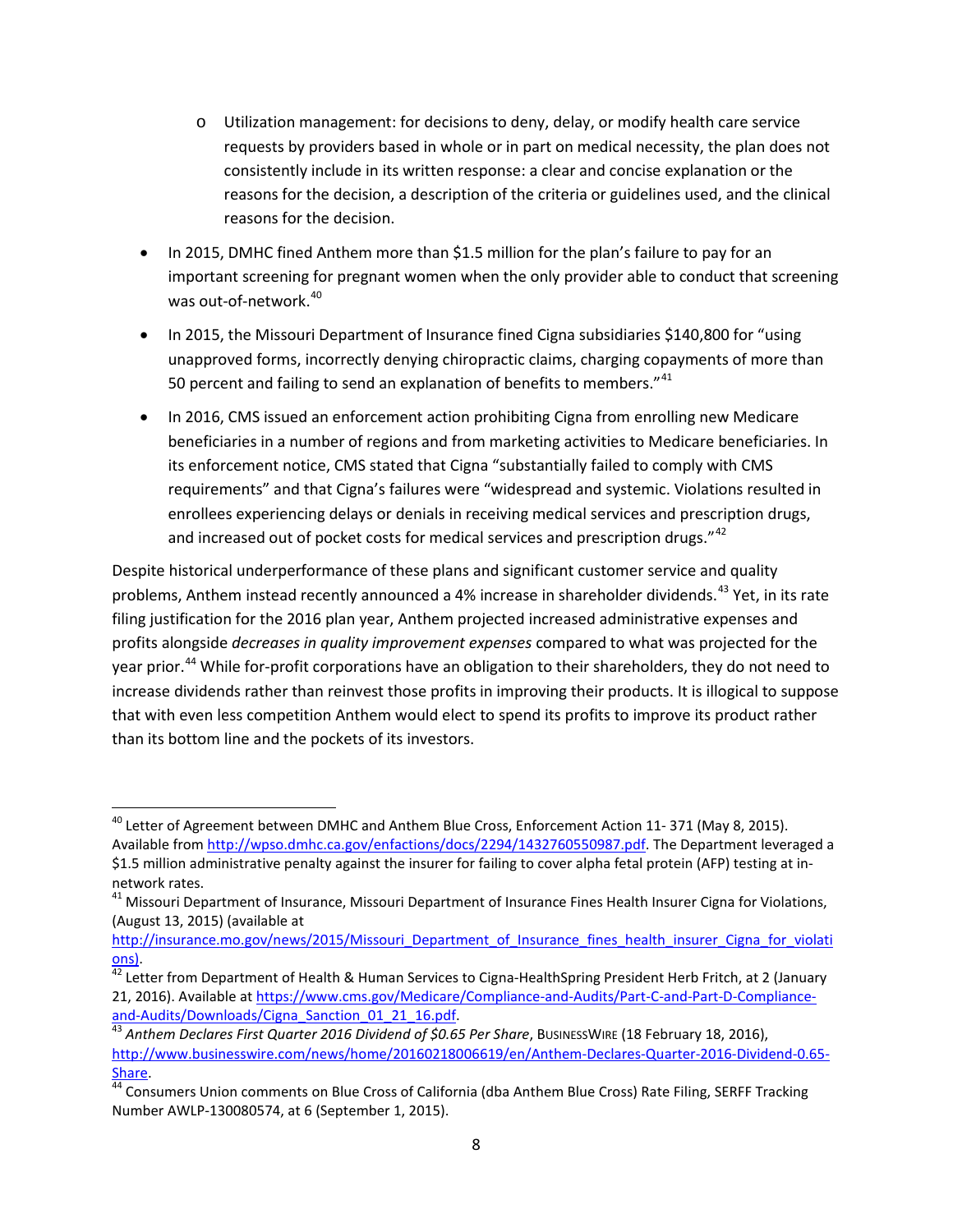Therefore, as a condition for any approval of this merger, we urge the regulators to obtain contractual obligations that raise the bar for quality for both plans. This may include an enhanced grievance process so policyholders can have issues resolved before escalating to the Independent Medical Review stage, improved customer service, and a detailed plan and launch schedule to improve data security.

## b. The potential for deteriorating provider networks

Health plans are continuously adjusting their networks, partly in an effort to negotiate more favorable rates with providers and contain the cost of care. Although network narrowing has become a hot button topic, a recent report from the Robert Wood Johnson Foundation found that "[m]ore than 95 percent of regionally ranked hospitals were in-network with at least one Affordable Care Act marketplace plan in both 2015 and 2016."<sup>[45](#page-8-0)</sup> Through careful tailoring, the California health insurance market shows regionally ranked hospitals included in 12 out of Covered California's 12 regions, an increase of 10% in 2016 over 2015.<sup>[46](#page-8-1)</sup> We worry whether a merged mega-plan like the one proposed here will disrupt the current balance on the networks in California. For example, in Missouri, there was an outcry among consumers when the network for the Anthem BlueCross BlueShield plans, sold on the federal marketplace, did not include BJC HealthCare and its 13 hospitals, including Barnes-Jewish Hospital, an internationally recognized academic medical center, and its children's hospital.<sup>[47](#page-8-2)</sup>

Carefully tailored networks can be a valid option for lowering costs and attaining higher value in the health care system. However, "sufficient consumer protections must be in place to realize these benefits without unduly limiting consumer choice or decreasing healthcare value."<sup>[48](#page-8-3)</sup> Among other factors to be considered, there must be sufficient numbers and types of providers in the marketplace to ensure consumers can access high quality affordable care when needed. Yet, the risk of two major plans merging and using their clout—and reduced competition-- to shrink networks is concerning in terms of whether consumers will be able to access care. We, therefore, strongly urge California regulators, in the event this merger is approved, to closely monitor the plan networks, and to hinge any merger approval on undertakings related to both network adequacy and provider directory accuracy.

# c. A larger carrier may be less responsive to rate review

Although our California regulatory scheme successfully compelled health plans in California to reduce proposed rate increases by about \$3[49](#page-8-4) million over three years,<sup>49</sup> the fact remains that California is a *file and use* state, and a health plan that is disinclined to work with regulators is not required to do so. In

l

<span id="page-8-0"></span><sup>45</sup> *Most Regionally Ranked Hospitals Stay In-Network with Marketplace Plans, But Participation Declines*, Robert Wood Johnson Foundation, at 1 (February 23, 2016). Available at

<span id="page-8-2"></span><span id="page-8-1"></span>[http://www.rwjf.org/content/dam/farm/reports/issue\\_briefs/2016/rwjf426368.](http://www.rwjf.org/content/dam/farm/reports/issue_briefs/2016/rwjf426368) 46 *Id.* at 4. 47 *Id.* at 4. 47 Jay Hancock, *Consumer Groups Criticize Anthem's Narrow Network in Missouri's Obamacare Marketplace, KAISER* HEALTH NEWS (September 26, 2013)[, http://khn.org/news/narrow-insurance-network-missouri-exchange-](http://khn.org/news/narrow-insurance-network-missouri-exchange-marketplace/)

<span id="page-8-3"></span>[marketplace/. 48](http://khn.org/news/narrow-insurance-network-missouri-exchange-marketplace/) *Addressing Consolidation in the Healthcare Industry*, CONSUMERS UNION HEALTH CARE VALUE HUB, Research Brief No. 10, at 7 (January 2016),

<span id="page-8-4"></span>[http://www.healthcarevaluehub.org/files/2614/5452/4976/Addressing\\_Consolidation\\_in\\_Healthcare.pdf.](http://www.healthcarevaluehub.org/files/2614/5452/4976/Addressing_Consolidation_in_Healthcare.pdf) [49](http://www.healthcarevaluehub.org/files/2614/5452/4976/Addressing_Consolidation_in_Healthcare.pdf) See *California Health Insurance Rate Review*, CALPIRG, at 7 (April 17, 2014), [http://www.calpirg.org/reports/cap/california-health-insurance-rate-review.](http://www.calpirg.org/reports/cap/california-health-insurance-rate-review)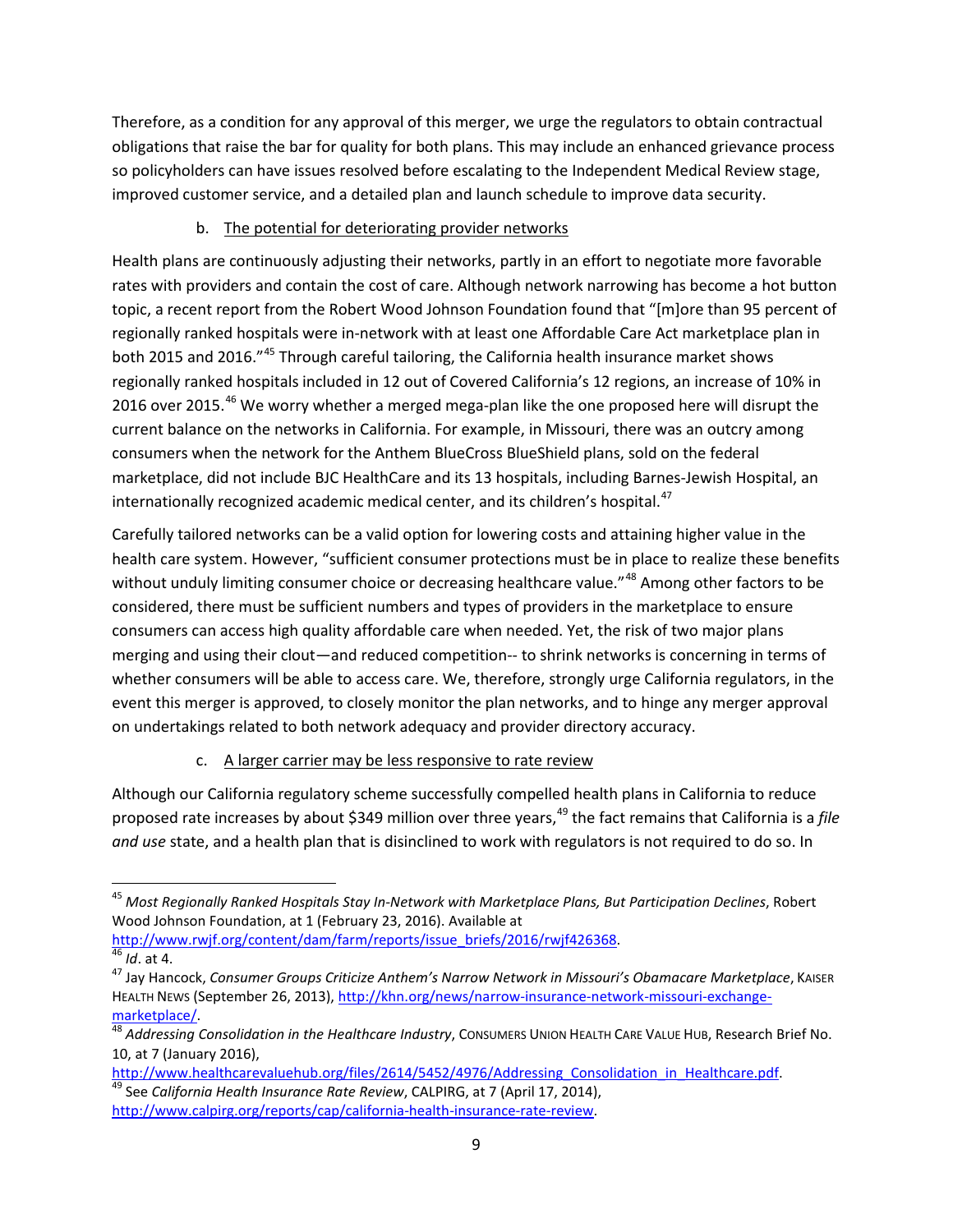addition to benefiting from two insurance regulators that rigorously review rate filings,<sup>[50](#page-9-0)</sup> Californians also have the advantage of a state-based marketplace that, through its active purchaser status, negotiates rates before they are even subjected to regulatory review. But the ability of Covered California to moderate rate increases has limitations. In 2015, for example, CDI announced that Anthem failed to justify its rate increase for consumers with individual grandfathered health insurance products and that the carrier refused to honor to a request by CDI to moderate the rate increase.<sup>[51](#page-9-1)</sup> The merger of Anthem and Cigna, with its greatly expanded market share, threatens to further shift this delicate balance. Anthem recently filed with DMHC a proposed small group rate increase averaging 13.5% with a maximum of 24.9%, which would affect 39,000 members.<sup>[52](#page-9-2)</sup> If Anthem increases its market share, and businesses on the small group market have fewer options, how will consumers absorb such a large increase, especially since it may tend to happen year after year?

Even in a relatively positive climate for rates in California, where the combination of rate review and an active purchaser marketplace may moderate rate increases, Anthem's performance in the process leaves room for improvement. For example, in its 2016 rate filing justification, Anthem indicated intent to increase its administrative expenses by 27% in 2016 over its proposal for 2015. However, rather than explaining *why* the administrative costs will expand exponentially, the carrier simply defined what is an administrative cost.<sup>[53](#page-9-3)</sup> Additionally, of the Anthem plans regulated by DMHC and CDI between 2011 and 2016, nearly all had premium increases at or above the median.<sup>[54](#page-9-4)</sup> Notably, two of its individual products that were regulated by CDI in 2013 had premium increases significantly above the median—19.4% and 25.6%—and affecting a total of 636,144 enrollees, even after dropping its rate increases from 24.6% and 28.1% respectively. [55](#page-9-5)

Anthem has proven itself willing to go up against state regulators who do not approve its exorbitant rate increases. Anthem Blue Cross and Blue Shield of Maine went to court after the state, which has prior approval authority, refused to approve an average rate hike of 18.5 percent on its policyholders. The court found against Anthem on all its arguments, holding that the "Superintendent's balancing of consumer interests against Anthem's desire for profits was appropriate."[56](#page-9-6) If this merger is approved, regulators may find themselves reviewing larger rate increases across the table from a large health plan

<span id="page-9-0"></span> $^{50}$  For example, in 2014, Anthem Blue Cross initially requested 12-month rate increases averaging 15.2% for its small group business. After discussion with DMHC, Anthem Blue Cross lowered the average rate increase, saving<br>consumers approximately \$35 million. 2014 Annual DMHC Report, supra note 22, at 13.

<span id="page-9-1"></span><sup>&</sup>lt;sup>51</sup> Press Release, California Department of Insurance, Anthem Blue Cross Fails to Justify Rate Increase on Individual Grandfathered Health Insurance Policies (April 22, 2015) (available at http://www.insurance.ca.gov/0400-

<span id="page-9-2"></span>news/0100-press-releases/2015/release044-15.cfm).<br><sup>52</sup> Blue Cross of California (dba Anthem Blue Cross) Rate Filing, SERFF Tracking Number AWLP-130344239 (submitted November 25, 2015). Available at<br>http://wpso.dmhc.ca.gov/ratereview/Detail.aspx?lrh=M%2fo1fxhi6Wk%24.

<span id="page-9-3"></span>[<sup>53</sup>](http://wpso.dmhc.ca.gov/ratereview/Detail.aspx?lrh=M%2fo1fxhi6Wk%24) Consumers Union comments on Blue Cross of California (dba Anthem Blue Cross) Rate Filing, SERFF Tracking

<span id="page-9-4"></span>Number AWLP-130080574, at 6 (September 1, 2015).<br><sup>54</sup> Katherine Wilson, *Individual Health Insurance Premium Growth in California*, CALIFORNIA HEALTH CARE FOUNDATION<br>(November 2015), http://www.chcf.org/publications/2015/1 <sup>55</sup> Id.<br><sup>56</sup> Summary of Key Points of Anthem health Plans of Maine, Inc. v. Superintendent of Insurance, Maine Attorney

<span id="page-9-6"></span><span id="page-9-5"></span>*General, and Consumers for Affordable Health Care*, CONSUMERS FOR AFFORDABLE HEALTH CARE (2012), http://www.mainecahc.org/wp-content-cahc/uploads/Anthem\_summary.pdf.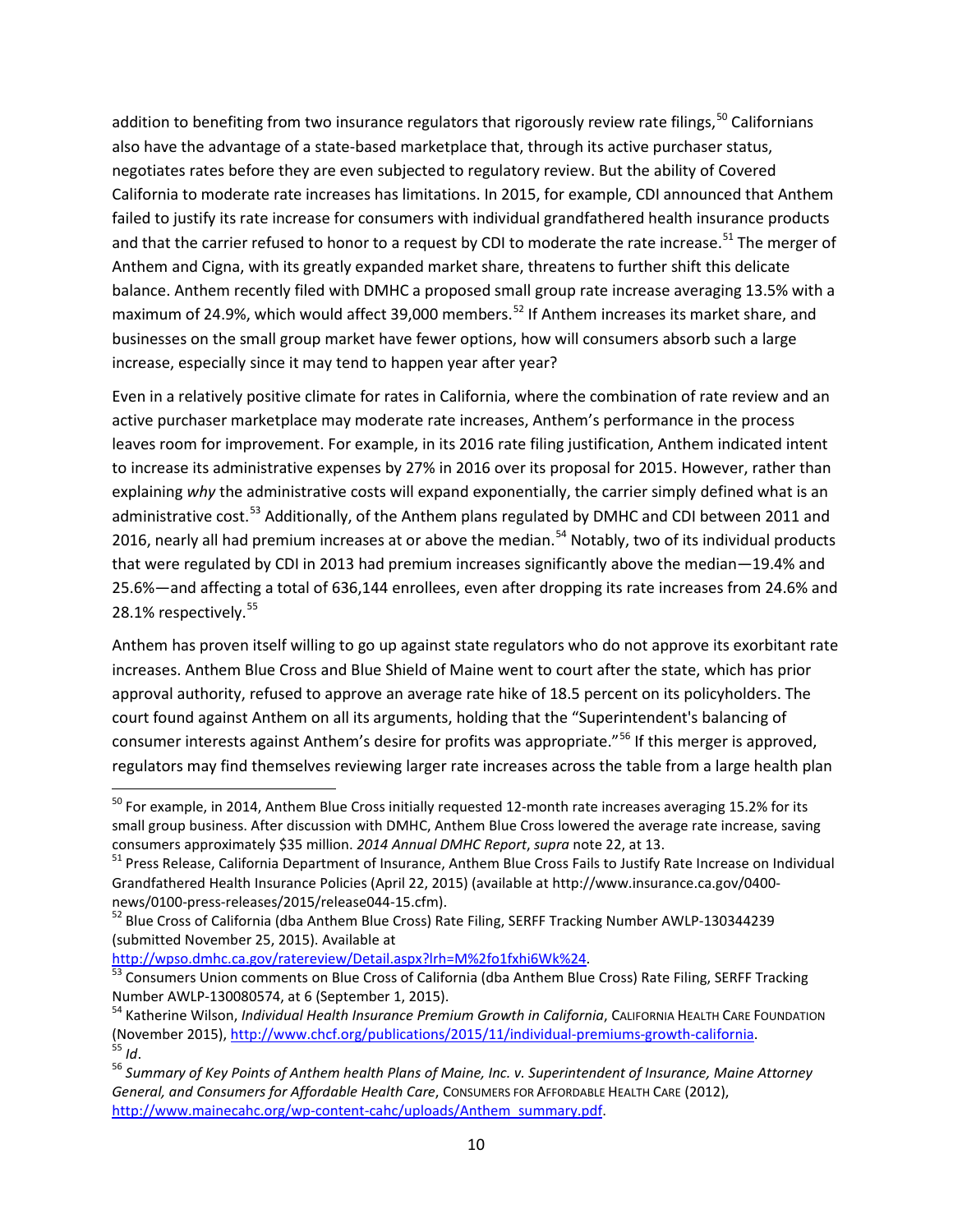unwilling to negotiate. Consumers Union, therefore, urges the regulators to link any approval, if one is ultimately forthcoming, to an enforceable undertaking that obligates the newly formed plan to only go forward with rates that are reasonable and fully justified.

### **IV. Recommended steps to protect the interest of consumers should the merger be approved**

For approval of this merger to be in the public interest, consumers would need assurances that the newly combined Anthem-Cigna corporation will be an improvement for consumers—on access, affordability, and quality—rather than leaving consumers carrying the weight of this deal. We, therefore, recommend that, if the merger does go forward, regulators secure the following assurances from Anthem-Cigna as a condition for any approval.

- Health insurance rates: The merged company should agree to not moving forward with premium rate increases in any market segment that the regulator deems unjustified or that contain inaccurate or incomplete information. Given the risk that the bigger merged company could unreasonably increase premiums, it should agree to providing even greater detail, and making it publicly available, to aid the regulator in especially close rate review, for a number of years after the merger. And to begin with, it should agree that Covered California, DMHC, and CDI may calculate any proposed increase rate based on Anthem or Cigna rates for the 2016 plan year, whichever sold the original product in that year. No proposed rate increase should be permitted to be finalized if it has been deemed unreasonable or unjustified by the regulators; instead, the plan should confer with regulators until a reasonable and justified rate is set. This should apply to all lines of business subject to rate review at the time the rate is filed. While this would not replace the protections provided by effective competition, it would help alleviate some of the potential excesses.
- Quality improvement and cost containment initiatives: Existing state law requires that each plan's rate filing include "any cost containment and quality improvement efforts since the last filing for the same category of health benefits plan. To the extent possible, the plan shall describe any significant new health care cost containment and quality improvement efforts and provide an estimate of potential savings together with an estimated cost or savings for the projection period."<sup>[57](#page-10-0)</sup> Unfortunately, that requirement is often honored more in the breach than the observance. In fact, in commenting on Anthem's rate filing justification for 2015, Consumers Union noted that the plan's actuarial memorandum "simply lists a generic assortment of quality improvement programs. … [I]t neither provides details on cost containment and quality improvement efforts nor estimates of costs or savings, as required."<sup>[58](#page-10-1)</sup> The same was true in the following year, when Consumers Union's comment to DMHC was that, "The problem here is that without details about the initiatives and the related costs, it is difficult to see this report as

<span id="page-10-0"></span><sup>&</sup>lt;sup>57</sup> CAL. HEALTH & SAFETY CODE § 1385.03(c)(3) (Deering 2016).

<span id="page-10-1"></span><sup>&</sup>lt;sup>58</sup> Consumers Union comments on Blue Cross of California Rate Filing, SERFF Tracking Number AWLP-129656693, (August 27, 2014).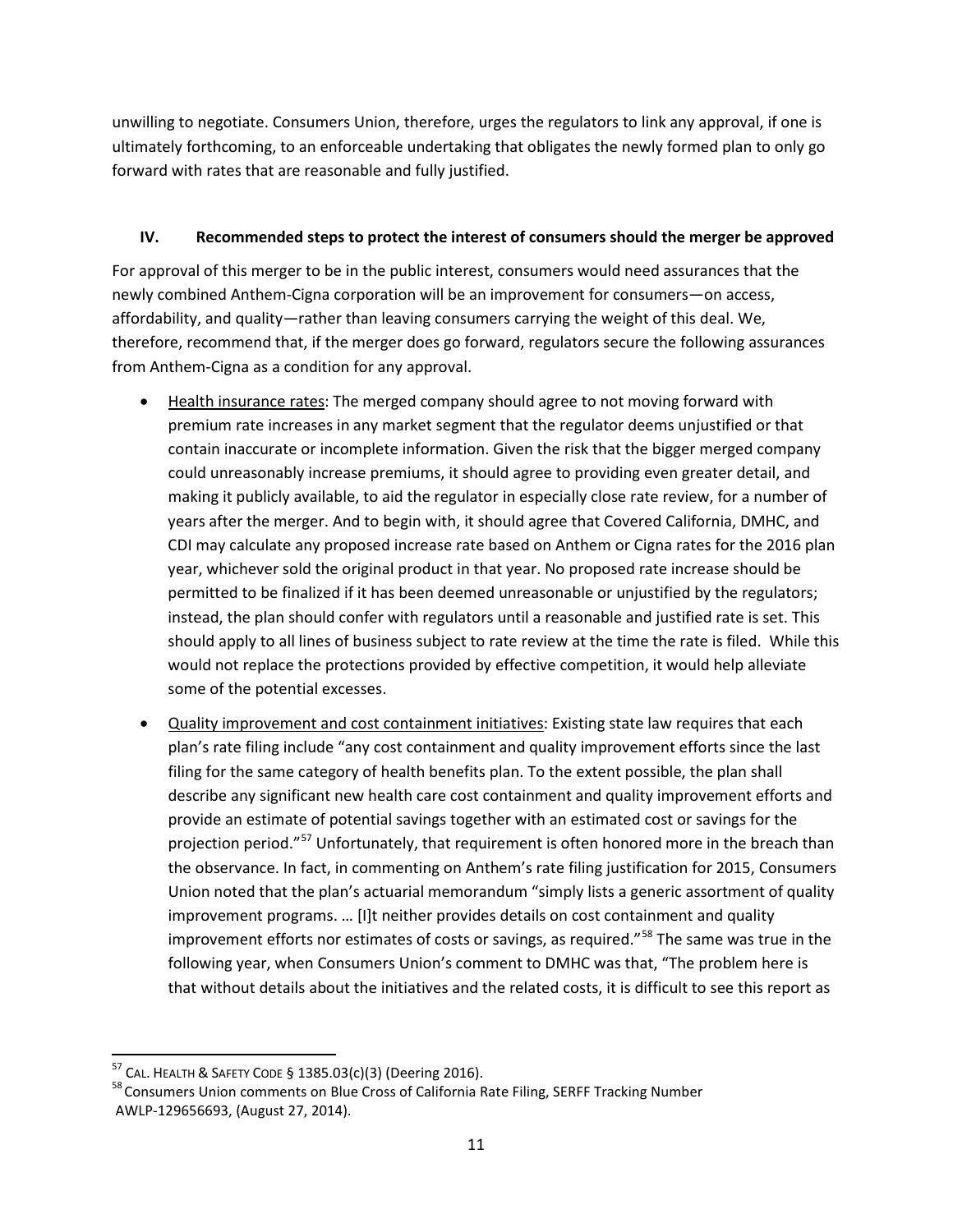anything other than a laundry list of quality improvement catch-phrases."<sup>[59](#page-11-0)</sup> We urge the regulators to secure specific and enforceable assurances that Anthem-Cigna will reinvest a meaningful portion of profits in quality improvement and cost containment initiatives and provide clear explanations and documentation of those investments, dollar breakdowns, estimated savings, and descriptions of how each of them directly benefits policyholders.

- Improving quality and consumer satisfaction ratings: Achieving above average quality ratings as measured by NCQA, Covered California, the Right Care Initiative, and the Office of Patient Advocate Quality Report Card, by no later than the performance measurement period ending December 31, 2017. For example, in addition to merely maintaining NCQA certification, any such undertaking should compel the combined plans to improve consumer satisfaction scores to ator-above average for all three categories: *Getting care*, *Satisfaction with physicians*, and *Satisfaction with health plan services.* Similarly, we want to see specific and enforceable commitments to raising its CAHPS scores—for both commercial and Medi-Cal markets-- as reflected in the OPA Health Care Quality Report Cards, to meet or exceed average ratings.
- Improving its provider directory: Making available to consumers, policyholders and nonpolicyholders, an accurate provider directory that is easily accessible. The issue of provider directory inaccuracies is a serious one and likely to be exacerbated by a merged company combining IT systems and revising provider networks and products, all the while having less incentive to work to satisfy the needs and preferences of consumers.
- Dedicated staffing for transition issues: Whether due to network shifts, information technology glitches or other operational issues, mergers inevitably have bumps in the road which will disrupt the lives of the newly merged company's customers. Consumers Union recommends that the regulators require dedicated, increased staffing in California and anywhere else trouble spots in the company may arise and affect California consumers. For example, such relevant personnel may be needed to craft provider directories, provide customer service, and to ensure that protected health information is continuously secured through the transition and thereafter.

#### **Conclusion**

 $\overline{\phantom{a}}$ 

In conclusion, the California commercial health insurance marketplace has been relatively competitive and stable to date. We believe this has worked to consumers' advantage. Consolidation in that marketplace—from this and other pending mergers—is worrisome both for marketplace stability and for pricing and quality and access for consumers. Consumers Union appreciates the Department of Insurance holding a hearing on this proposal and its openness to input. The Justice Department, working with the California Attorney General, could determine that the merger should not go forward, and challenge it under the antitrust laws. Or, state regulators might decide under their own authority not to approve the merger. But if the merger ultimately goes forward, Consumers Union urges the regulators

<span id="page-11-0"></span><sup>&</sup>lt;sup>59</sup> Consumers Union comments on Blue Cross of California Rate Filing, SERFF Tracking Number AWLP-130080574, (September 1, 2015).